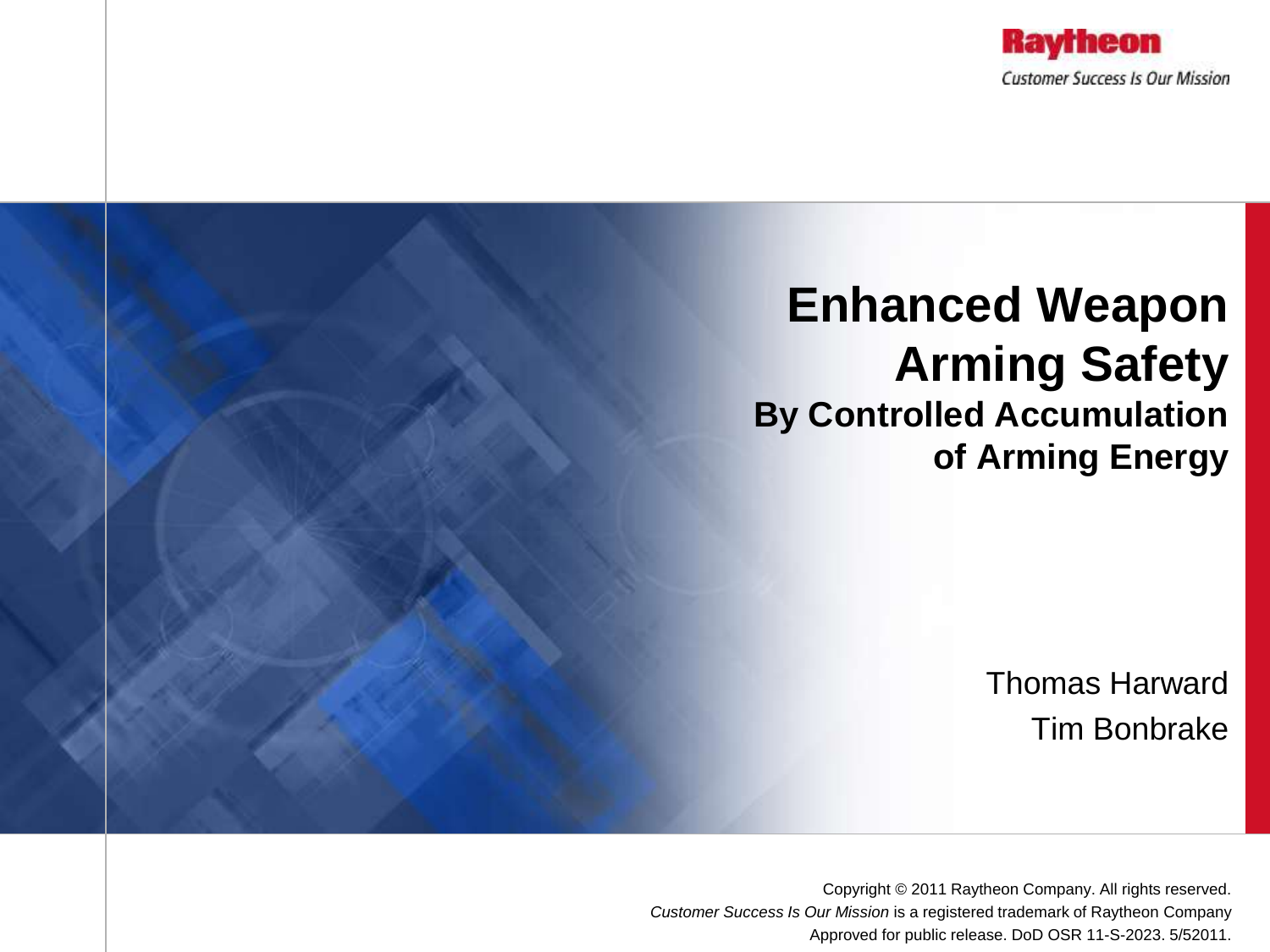

## **Problem Background Statement Of Technical Deficiency**

- Weapon system electronic safety devices define arming as charging of a high voltage firing capacitor to the all-fire voltage of the initiator (approximately 1.5 kV).
- **Inadvertent or early arming is defined as a safety failure in** MIL-STD-1316 and MIL-STD-1901.
- Most weapon systems use medium-voltage/high-power thermal batteries to power all subsystems.
- Thermal batteries have the power capability to immediately arm a safety device in the event of a sneak circuit or failed safety feature.
- The desired approach is to slowly accumulate arming energy from the environment, for example an FZU.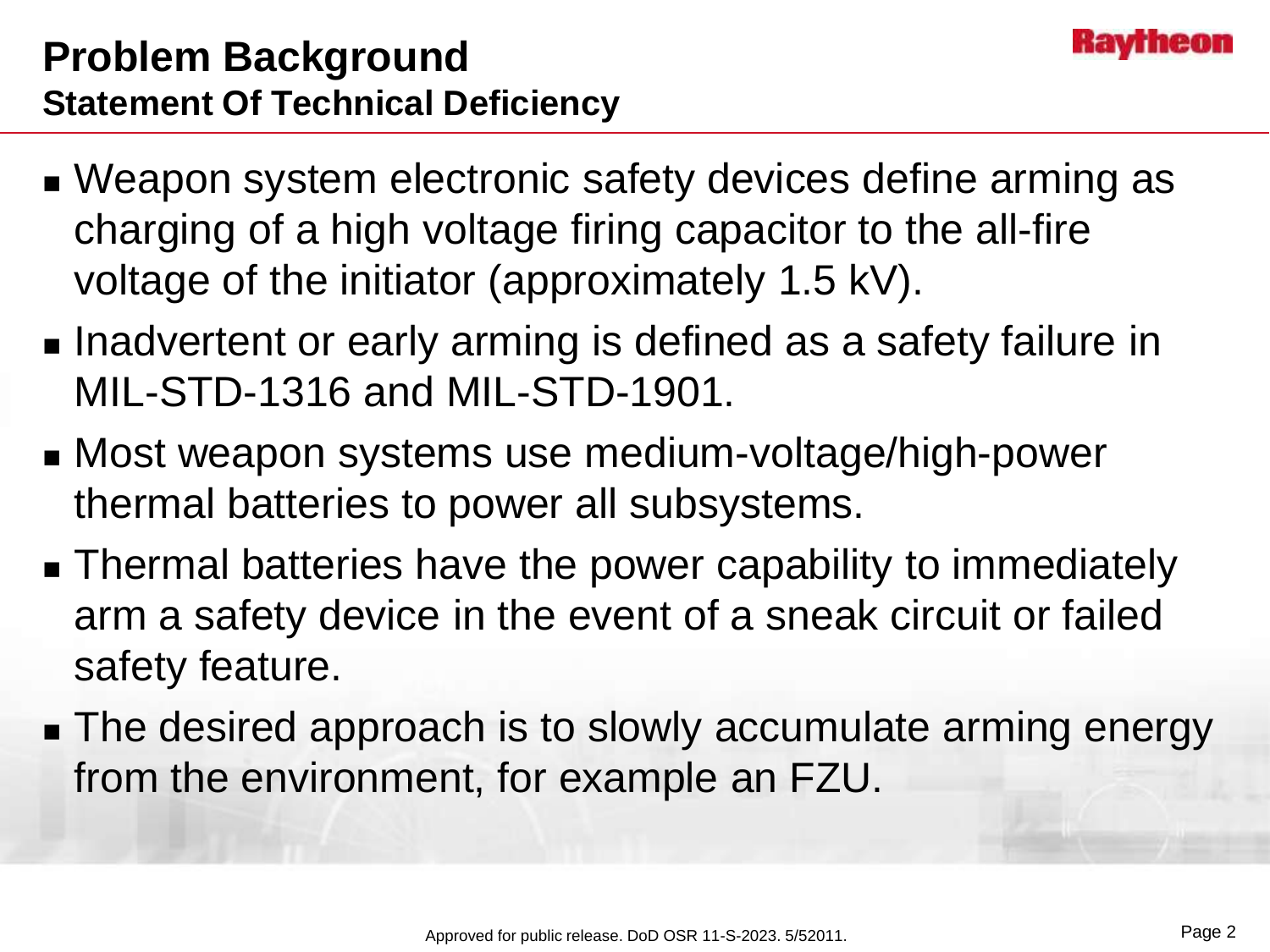## **Current Weapon Arming Safety Architecture High-Energy Source Applied at Start of Arming Sequence**



Kayrneon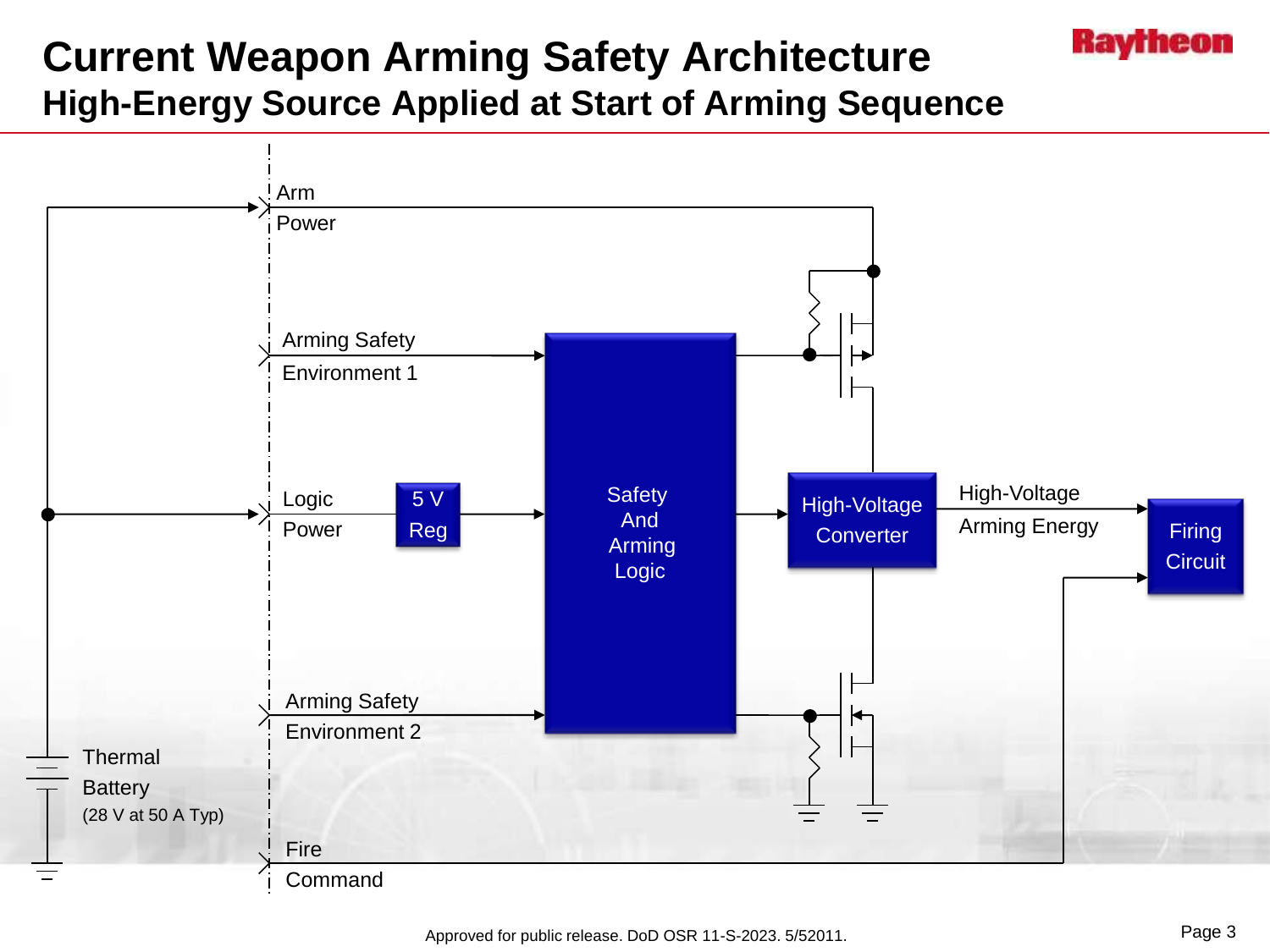## **Current Weapon Arming Safety Architecture Summary of Issues**

- Requires a high-power energy source to properly operate the safety device.
- The high-power energy source may be available to the safety device prior to safe separation.
- A sneak circuit from the high energy source to the arming circuit can cause an inadvertent or early arming condition.
- In a sneak circuit condition, the arming delay would be only a few milliseconds.

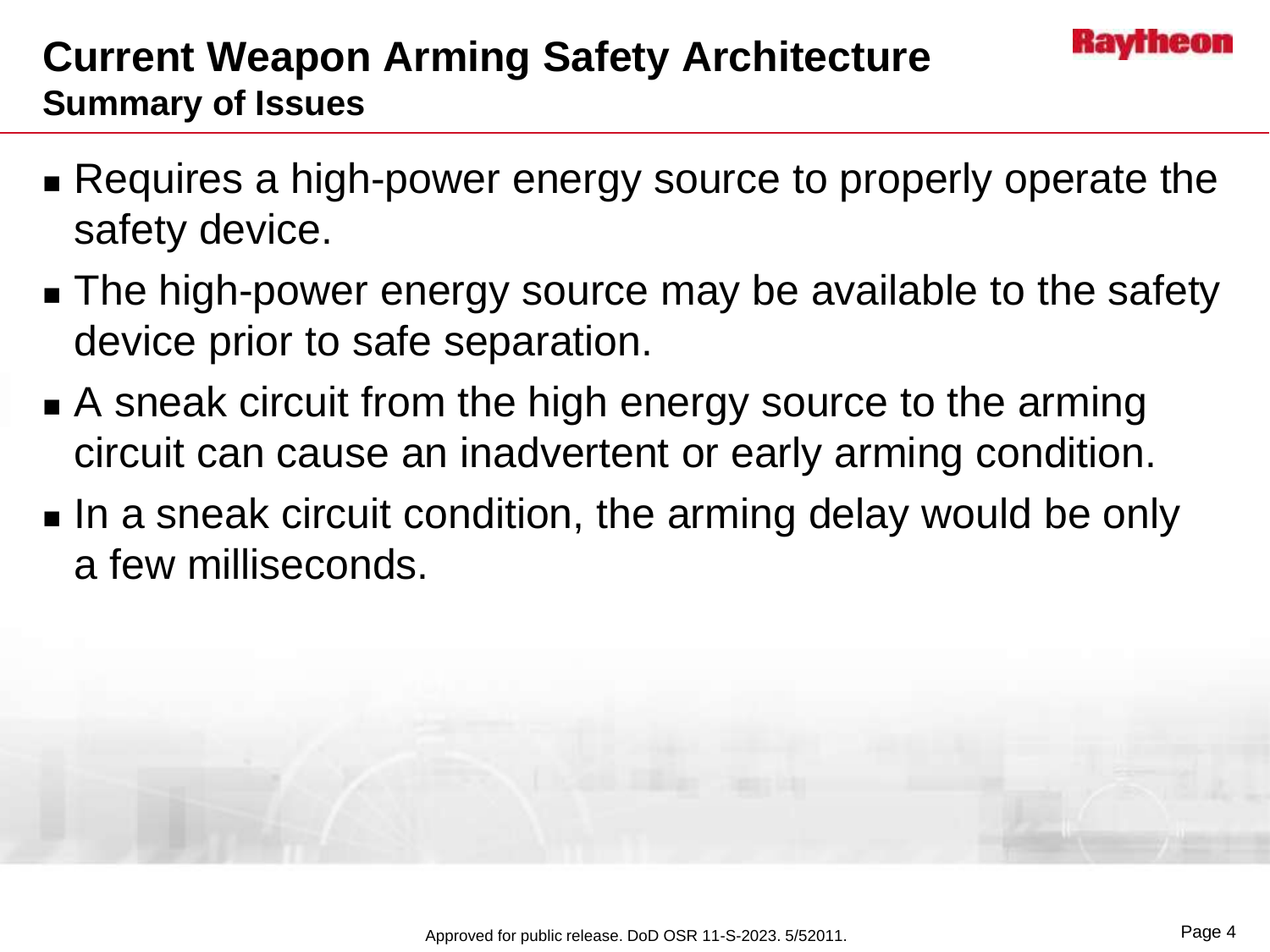

## **Enhanced Weapon Arming Safety Architecture Potential Solution**

- **Provide power to safety devices from low-voltage/low-energy** power sources.
- Accumulate the required arming energy over the safe separation time based on the application.
- Store the controlled accumulation of arming energy electronically to obtain the all-fire energy at the required rate.
- **Utilize this stored energy to arm the safety device when** all safety conditions have been achieved and arming is commanded.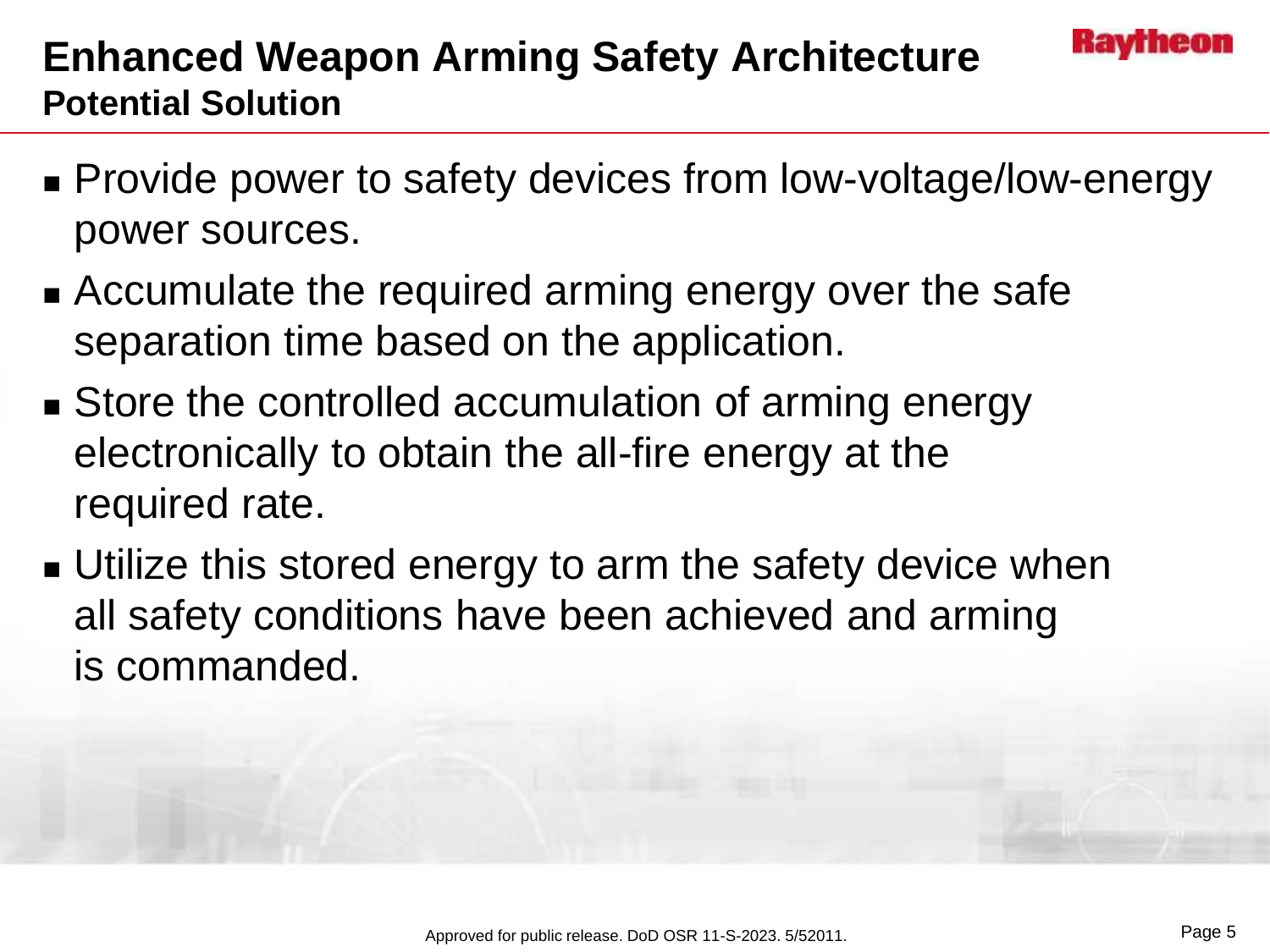## **Enhanced Weapon Arming Safety Architecture Controlled Accumulation Of Arming Energy**



Kayrneon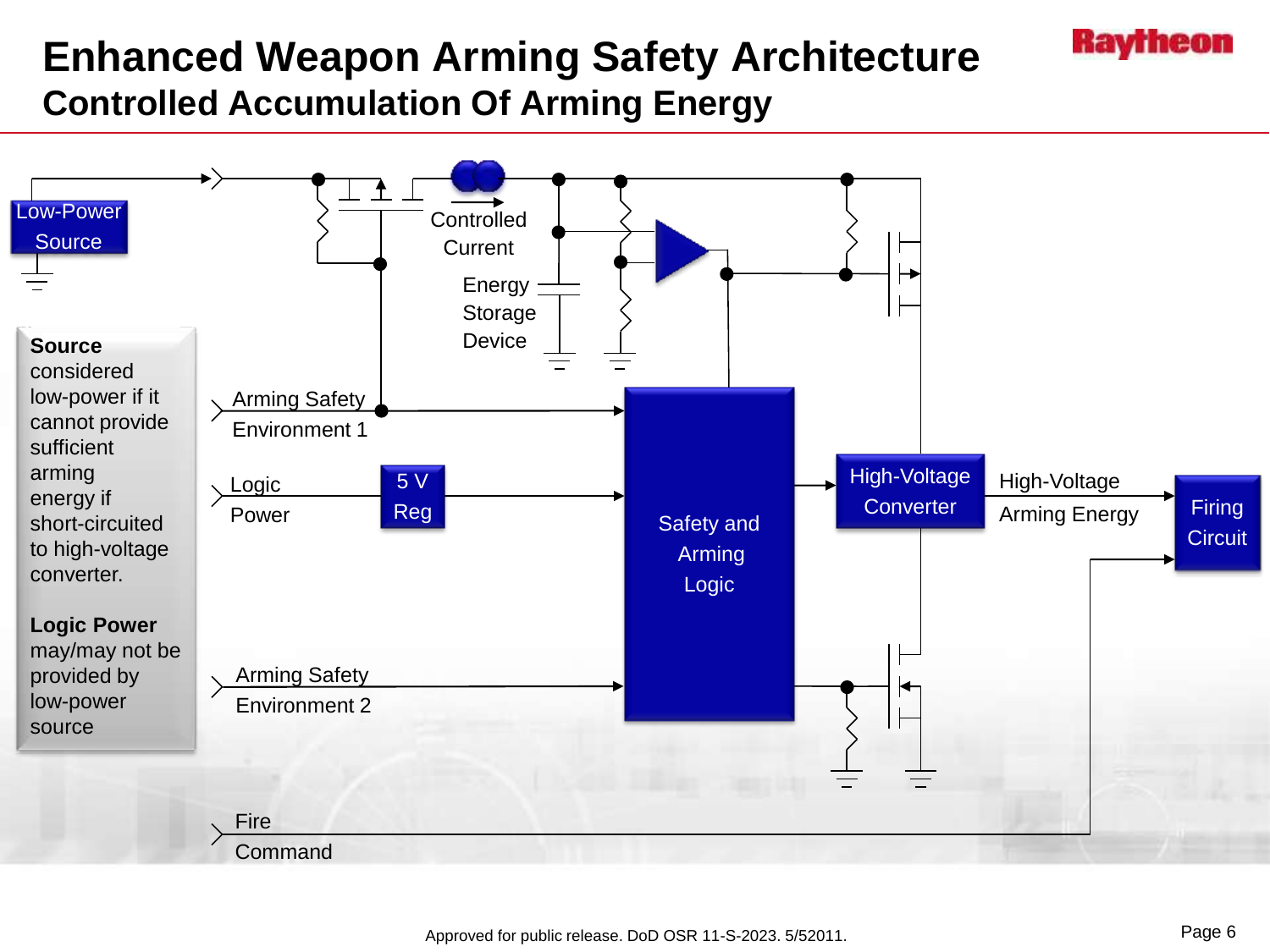## **Enhanced Weapon Arming Safety Architecture Controlled Accumulation Of Arming Energy**



Kavfheon